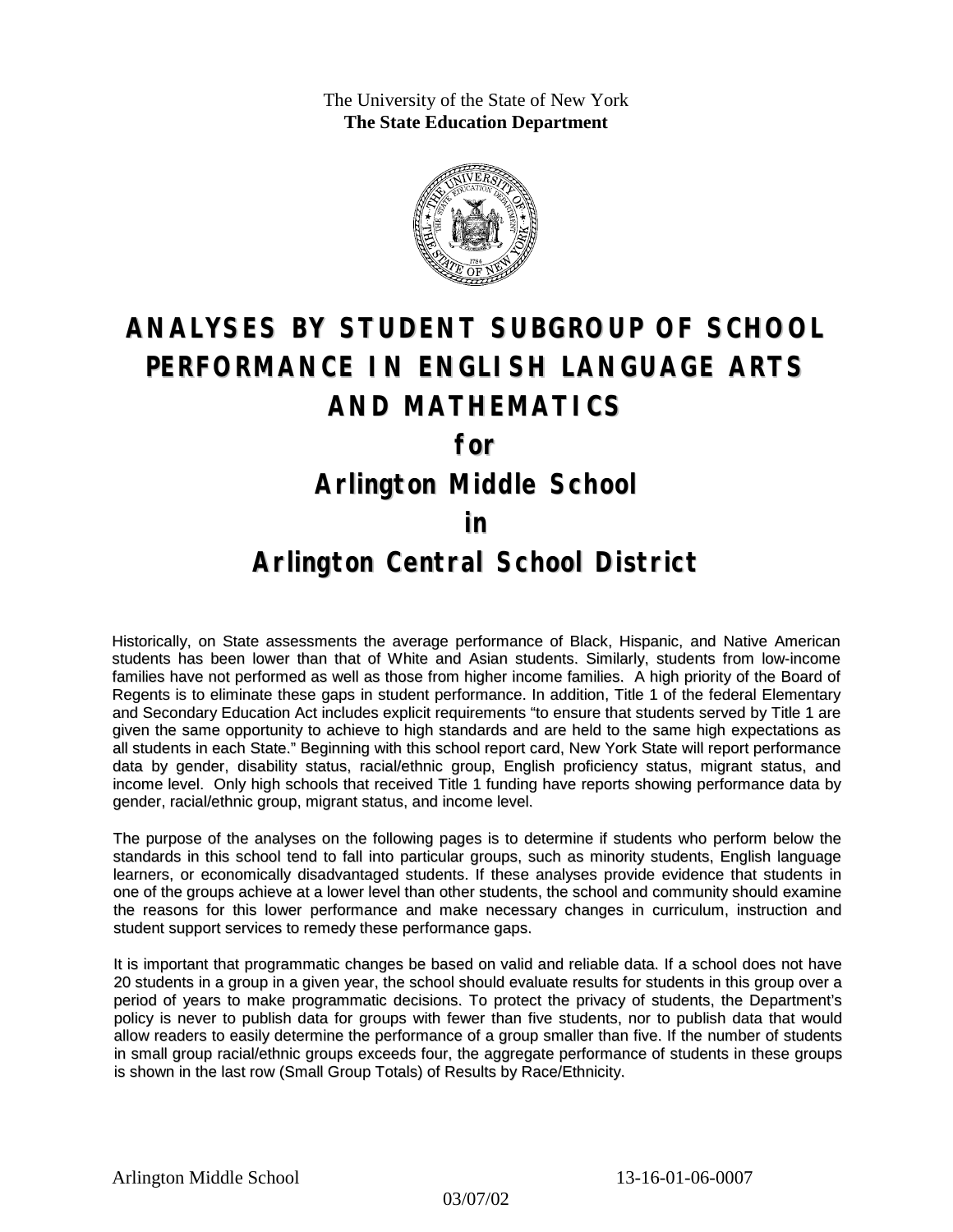## **Middle-Level English Language Arts**

A description of the performance levels and summary results for all general-education students and all students with disabilities can be found in the *Overview* of the New York State Report Card.

| <b>Student Subgroup</b>                  | <b>Counts of Students</b> |                         |                             |               |                      |              |              |                | <b>Percentages</b><br>of Tested |                  |
|------------------------------------------|---------------------------|-------------------------|-----------------------------|---------------|----------------------|--------------|--------------|----------------|---------------------------------|------------------|
|                                          | <b>Not Tested</b>         |                         |                             | <b>Tested</b> |                      |              |              |                | <b>Students</b>                 |                  |
|                                          | <b>ALT</b>                | <b>ELL</b>              | No<br>Valid<br><b>Score</b> | Level<br>1    | Level<br>$\mathbf 2$ | Level<br>3   | Level<br>4   | <b>Total</b>   | Level<br>$2 - 4$                | Level<br>$3 - 4$ |
| Results by Race/Ethnicity                |                           |                         |                             |               |                      |              |              |                |                                 |                  |
| American Indian/Alaskan<br><b>Native</b> | $\Omega$                  | 0                       | 0                           | $\mathbf 0$   | $\mathbf 0$          | 0            | $\mathbf 0$  | 0              | 0%                              | 0%               |
| <b>Black</b>                             | 0                         | 0                       | $\mathbf{1}$                | 6             | $\overline{7}$       | 3            | $\mathbf{1}$ | 17             | 65%                             | 24%              |
| Hispanic                                 | 0                         | 3                       | $\pmb{0}$                   | 1             | 4                    | $\mathbf{1}$ | 1            | $\overline{7}$ | 86%                             | 29%              |
| Asian or Pacific Islander                | 0                         | 0                       | $\mathbf 0$                 | 1             | 3                    | $\mathbf{1}$ | $\mathbf 0$  | 5              | 80%                             | 20%              |
| White                                    | 4                         | 1                       | 3                           | 25            | 138                  | 141          | 34           | 338            | 93%                             | 52%              |
| Total                                    | 4                         | 4                       | 4                           | 33            | 152                  | 146          | 36           | 367            | 91%                             | 50%              |
| Small Group Totals (s)                   | 0                         | 0                       | $\pmb{0}$                   | $\pmb{0}$     | $\mathbf 0$          | 0            | $\mathbf 0$  | $\mathbf 0$    | 0%                              | 0%               |
| Results by Gender                        |                           |                         |                             |               |                      |              |              |                |                                 |                  |
| Female                                   | 3                         | $\mathbf{1}$            | $\overline{2}$              | 10            | 67                   | 74           | 26           | 177            | 94%                             | 56%              |
| Male                                     | $\mathbf{1}$              | 3                       | $\overline{2}$              | 23            | 85                   | 72           | 10           | 190            | 88%                             | 43%              |
| Total                                    | 4                         | 4                       | $\overline{4}$              | 33            | 152                  | 146          | 36           | 367            | 91%                             | 50%              |
| Results by English Proficiency Status    |                           |                         |                             |               |                      |              |              |                |                                 |                  |
| <b>English Proficient</b>                | 4                         | 0                       | $\overline{\mathbf{4}}$     | 33            | 152                  | 146          | 36           | 367            | 91%                             | 50%              |
| <b>Limited English Proficient</b>        | 0                         | 4                       | $\pmb{0}$                   | $\pmb{0}$     | $\mathbf 0$          | 0            | $\mathbf 0$  | 0              | 0%                              | 0%               |
| Total                                    | 4                         | 4                       | $\overline{4}$              | 33            | 152                  | 146          | 36           | 367            | 91%                             | 50%              |
| Results by Income Level                  |                           |                         |                             |               |                      |              |              |                |                                 |                  |
| Economically<br>Disadvantaged            | $\mathbf{1}$              | 1                       | $\mathbf{1}$                | 9             | 14                   | 6            | $\mathbf 0$  | 29             | 69%                             | 21%              |
| Not Disadvantaged                        | 3                         | 3                       | 3                           | 24            | 138                  | 140          | 36           | 338            | 93%                             | 52%              |
| Total                                    | 4                         | $\overline{\mathbf{4}}$ | $\overline{4}$              | 33            | 152                  | 146          | 36           | 367            | 91%                             | 50%              |
| <b>Results by Migrant Status</b>         |                           |                         |                             |               |                      |              |              |                |                                 |                  |
| <b>Migrant Family</b>                    | 0                         | 0                       | 0                           | $\mathbf 0$   | $\mathbf 0$          | 0            | $\mathbf 0$  | 0              | 0%                              | 0%               |
| Not Migrant Family                       | 4                         | 4                       | 4                           | 33            | 152                  | 146          | 36           | 367            | 91%                             | 50%              |
| Total                                    | 4                         | 4                       | $\overline{\mathbf{4}}$     | 33            | 152                  | 146          | 36           | 367            | 91%                             | 50%              |

**Note. ALT** designates severely disabled students eligible for the New York State Alternate Assessment; **ELL** designates English language learners eligible for an alternative assessment of proficiency in reading English; and **No Valid Score** designates students who did not receive a valid test score because of absence from all or part of the test or because the test was administered under nonstandard conditions.